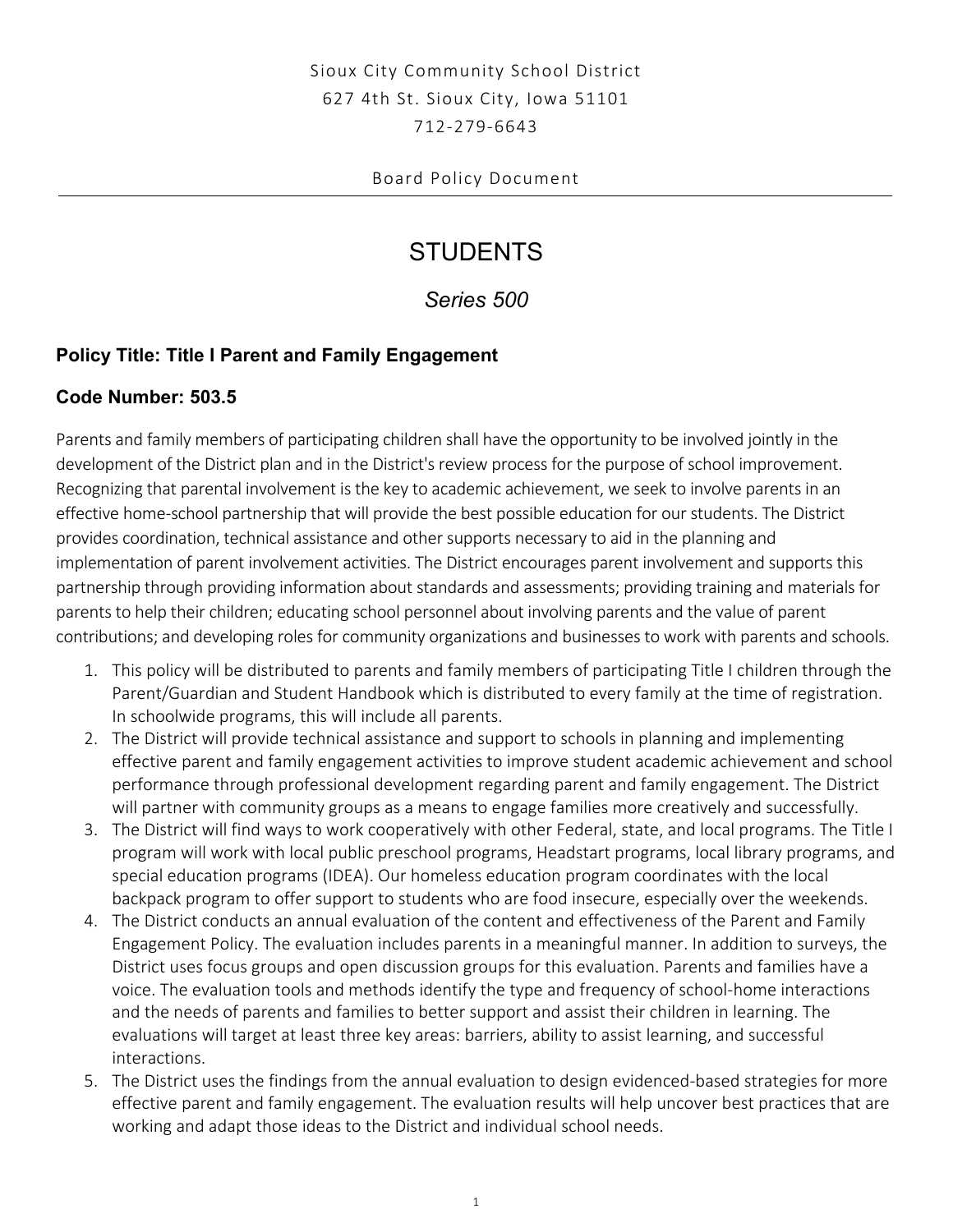- 6. The District involves parents and family members in activities of the school. The District has established a parent advisory committee comprised of a sufficient number and representative group of parents or family members to adequately represent the needs of the population served for the purpose of revising and reviewing this Parent and Family Engagement Policy.
- 7. At least one annual meeting will be held to inform parents and family members of the school's participation in the Title I program and to explain the requirements of the program and their right to be involved. The meeting shall be for parents of all participating children (both public and private school students). All elementary buildings will hold an annual meeting in the fall. Notification will be sent in District and building newsletters.
- 8. Parent and family meetings, including parent conferences, will be held at different times during the day and Title I funds may be used to pay reasonable and necessary expenses associated with parent and family engagement activities, including transportation, childcare, or home visit expenses to enable parents to participate in school-related meetings and training sessions.
- 9. The District will involve parents in the planning, review, and improvement of the school's Title I program, including determining how to allocate reserved Title I funds, through participation in stakeholder groups and in-person meetings where parents give input and feedback.
- 10. In a schoolwide program plan, parents are asked to be involved in the joint development of the building's schoolwide plan through in-person meetings, surveys and electronic feedback as appropriate. *Applies only to Title I schools operating a Schoolwide Program.*
- assessment used to measure student progress, and the expected proficiency levels in the annual 11. Parents and family members of participating children are given assistance in understanding the Title I program, with timely information about the Title I program. Through annual meetings and parentteacher conferences, the school will provide parents and family members of participating children with a description and explanation of the curriculum in use at the school, the forms of academic assessment used to measure student progress, and the proficiency levels students are expected to meet. Parents and family members receive an explanation of the school's performance profile, the forms of academic progress report distributed to all stakeholders in the spring of the year, through individual reports given to parents at conference time, and through report cards.
- and respond to any such suggestions as soon as practicably possible. 12. If requested by parents, the school will provide opportunities for regular meetings to formulate suggestions and to participate, as appropriate, in decisions relating to the education of their children,
- 13. If the schoolwide plan is not satisfactory, parents of participating students may comment. Comments may be made in writing to the school principal.
- 14. A jointly developed school/parent compact outlines how parents and family members, the entire school staff, and students all share responsibility for improved student achievement. The compact also describes the means by which the school and parents will build and develop a partnership to help children achieve our local high standards. It is distributed in the Parent/Guardian and Student Handbook and is reviewed at the annual meetings.
- 15. Parents will be notified of this policy in an understandable and uniform format and, to the extent practicable, provided in a language the parents can understand. The policy will be provided in English and Spanish and will be free of educational jargon.
- 16. In order to ensure effective involvement of parents and families and to support a partnership among the school involved, parents/families, and the community to improve student academic achievement, the District and each school shall:
	- a. Provide assistance to parents in understanding challenging State academic standards, State and local academic assessments, program requirements , and how to monitor a child's progress and work with educators to improve the achievement of their children;